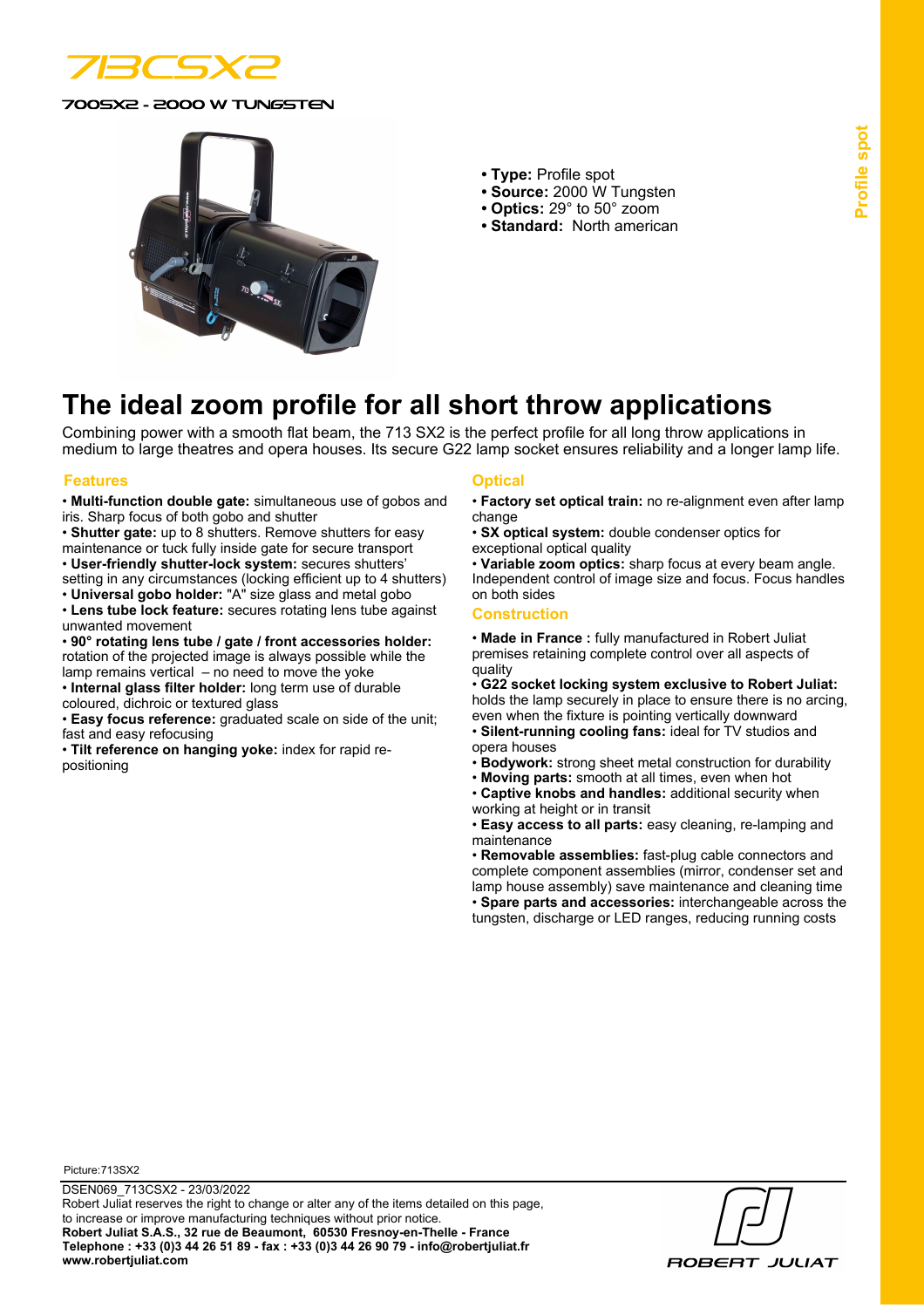

**• Lamp type:** Tungsten

**• Socket:** G22

| <b>Admissible lamps</b>         | Power'  | Lumen<br>output <sup>*</sup> | Colour<br>temperature <sup>*</sup> | Life <sup>*</sup> |  |
|---------------------------------|---------|------------------------------|------------------------------------|-------------------|--|
| LIF: CP92 - 120V - ANSI: CP92 - | 2 000 W | 55 000 lm                    | 3200K                              | 400 h             |  |
|                                 |         |                              |                                    |                   |  |

# **Optics**

# **Characteristics Gel filter Gobo**

- **Type:** Zoom
- **Beam range:** 29° to 50°
- **Focal length:** 86 155 mm
- **Gel filter** • Shape: Square
	- **Standard size:** 254x254 mm (10x10 in)
- 
- **Size:** A **• Material:** Metal Glass **75 mm \***

**100 mm \*Maximum image size**

*(\*) manufacturer's data*

# **Photometrics**

| with LIF: CP92 source       |                  |                 |                  |                   |                   |            |                        |                                     |
|-----------------------------|------------------|-----------------|------------------|-------------------|-------------------|------------|------------------------|-------------------------------------|
| $\cdot$ Optics @ 29 $\circ$ |                  |                 |                  |                   |                   |            |                        |                                     |
| $ -$<br>9.                  |                  |                 |                  |                   |                   | $29^\circ$ | d angle<br>3%<br>Field | <b>Beam intensity</b><br>123 000 cd |
| <b>Distance</b>             | 5 <sub>m</sub>   | 10 <sub>m</sub> | 15 <sub>m</sub>  | 20 <sub>m</sub>   | 25 <sub>m</sub>   | 30 m       |                        |                                     |
| <b>Diameter</b>             | 2.6 <sub>m</sub> | 5.2 m           | 7.8 <sub>m</sub> | 10.3 <sub>m</sub> | 12.9 <sub>m</sub> | 15.5 m     |                        |                                     |
| <b>Illumination</b>         | 4 950 lux        | 1 250 lux       | 550 lux          | 310 lux           | 200 lux           | 140 lux    |                        |                                     |
| <b>Distance</b>             | 15 <sub>ft</sub> | 35 ft           | 50 ft            | 65 ft             | 80 ft             | $100$ ft   |                        |                                     |
| <b>Diameter</b>             | $7.8$ ft         | $18.1$ ft       | 25.9 ft          | 33.6 ft           | 41.4 ft           | $51.7$ ft  |                        |                                     |
| <b>Illumination</b>         | 550 fc           | 110 fc          | $50 f$ c         | 30 fc             | 20 fc             | 13fc       |                        |                                     |

| $\cdot$ Optics @ 50 $^{\circ}$<br>$\circ$<br>o.<br>$-\circ$<br>ь.<br>S.<br>1. ru |                  |                  |                 |                   |                 | $50^\circ$ | Field angle<br>3% | <b>Beam intensity</b><br>9 000 cd |
|----------------------------------------------------------------------------------|------------------|------------------|-----------------|-------------------|-----------------|------------|-------------------|-----------------------------------|
| <b>Distance</b>                                                                  | 5 <sub>m</sub>   | 10 <sub>m</sub>  | 15 <sub>m</sub> | 20 m              | 25 <sub>m</sub> | 30 m       |                   |                                   |
| <b>Diameter</b>                                                                  | 4.7 <sub>m</sub> | 9.3 <sub>m</sub> | 14 <sub>m</sub> | 18.7 <sub>m</sub> | 23.3 m          | 28 m       |                   |                                   |
| <b>Illumination</b>                                                              | 370 lux          | 95 lux           | 41 lux          | 23 lux            | 15 lux          | 11 lux     |                   |                                   |
| <b>Distance</b>                                                                  | 15 <sub>ft</sub> | 35 ft            | 50 ft           | 65 ft             | 80 ft           | $100$ ft   |                   |                                   |
| <b>Diameter</b>                                                                  | 14 ft            | 32.6 ft          | 46.6 ft         | 60.6 ft           | 74.6 ft         | 93.3 ft    |                   |                                   |
| <b>Illumination</b>                                                              | 41 fc            | 8 fc             | 4 fc            | 3 fc              | 2 fc            | 1 fc       |                   |                                   |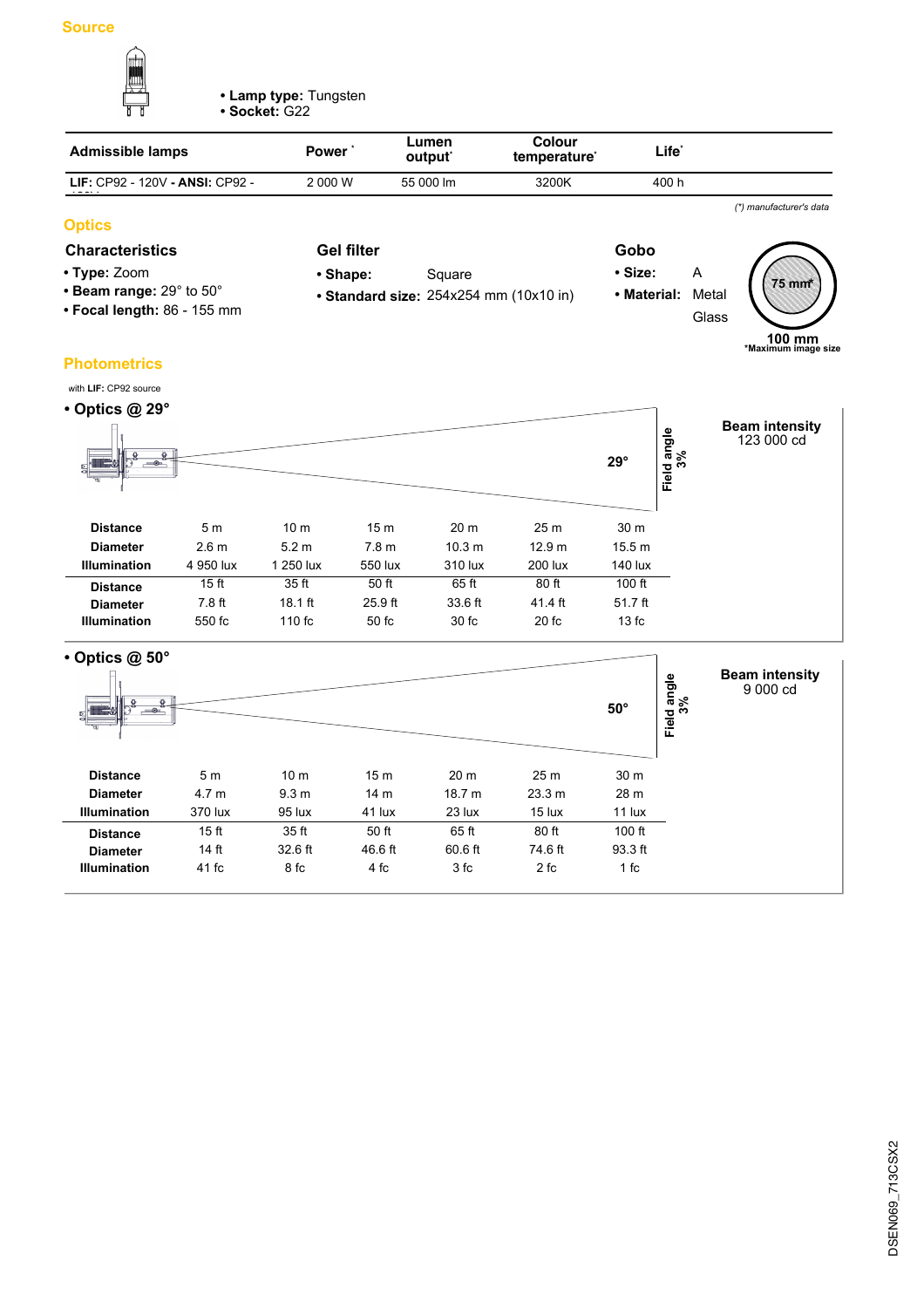

| Height                                                                     | Length                                                                                  | Width                | Yoke                   | Tilt             | <b>Option</b>                         |
|----------------------------------------------------------------------------|-----------------------------------------------------------------------------------------|----------------------|------------------------|------------------|---------------------------------------|
| H= 525 mm (20.7 in)<br>$H1 = 250$ mm $(9.8$ in)<br>$H2 = 330$ mm $(13$ in) | L= 655 mm (25.8 in)<br>L1= 265 mm (10.4 in) W1= 250 mm (9.8 in)<br>L2= 390 mm (15.4 in) | $W = 380$ mm (15 in) | $Y = 325$ mm (12.8 in) | $ID = TBD^\circ$ | $TU = TBD^{\circ}$ $Q = 25$ mm (1 in) |

### **Shipping**

**• Weight :** 22 kg (48.4 lbs)

• Volume :  $(4.59 \text{ ft}^3)$ 

# **Installation Warranty**

**• Minimum distance to illuminated surface:** 1.5 m ( 4.9 ft )

**• Operating position:**



#### **Construction**

- **Housing:** Steel sheet Aluminium
- **Colour:** Black
- **Cooling:** Low noise fan
- **Maximum ambient temperature (Ta):** 40°C (104°F)
- **Maximum case temperature (Tc):** 270°C (518°F)
- **Total heat dissipation:** 6 826 BTU/h **• Ingress Protection (IP) rating**: IP20
- 

# **Electrical compatibility Power input**

- 230/240 V 50 Hz
- 115/120 V 60 Hz



- **Type:** attached power cord
- **Cable:** 12 AWG SJ type (UL/CSA)
- **Length:** 1.5 m (4.9 ft)

**• Fixture: 2 years** *See General Sales Condition on website*

**• Power connector:** without connector

**Approvals**

 $C \in$ 

## **Power consumption**

| <b>Similar</b> | 10000110000001 | วurrent | Power  |
|----------------|----------------|---------|--------|
| v vı uuy       |                |         |        |
| 120            | 60 Hz          | . .     | 2000 W |